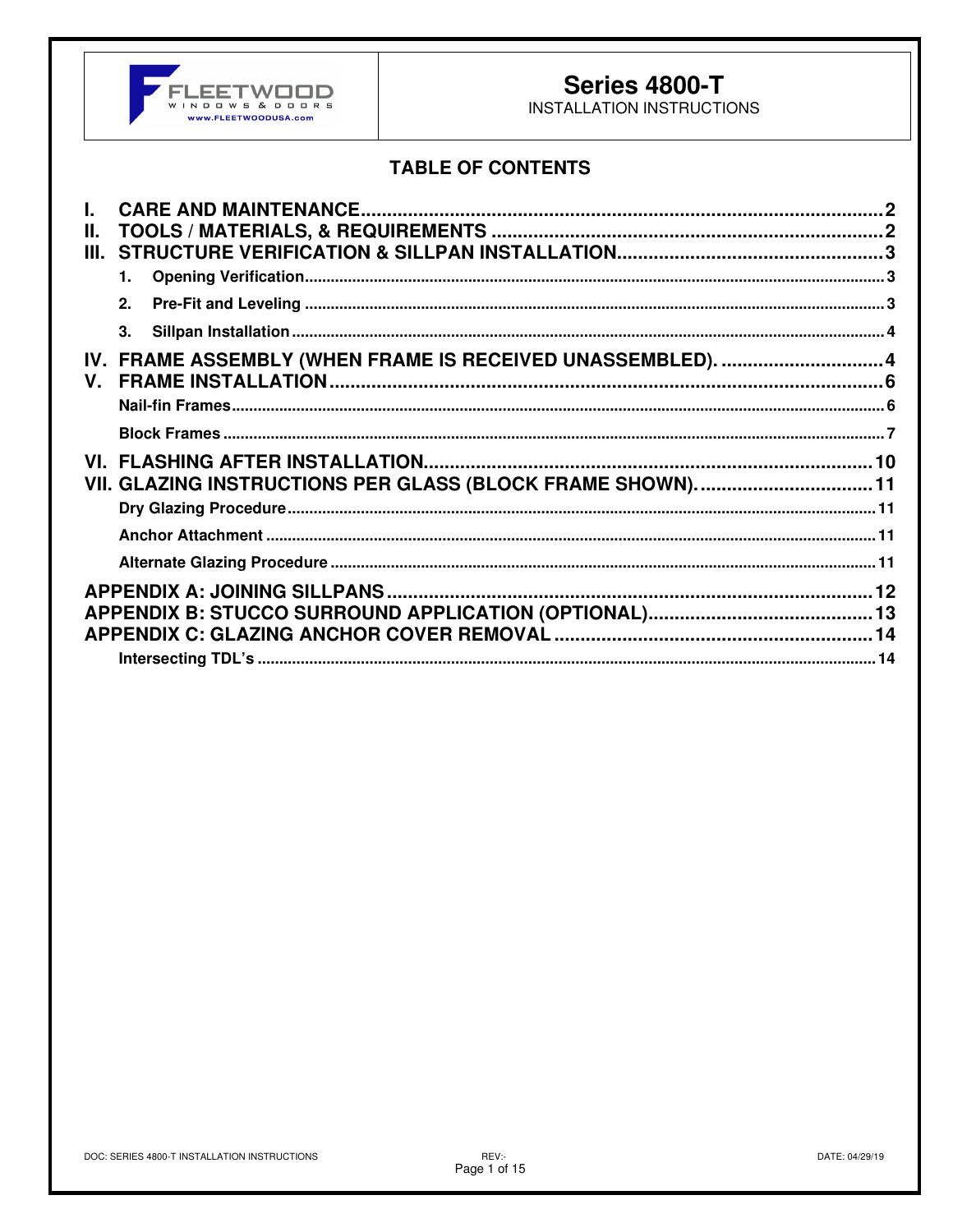#### **I. Care and Maintenance**

This product is factory finished. Please handle with extreme care. Protect all exposed surfaces from contact with caustics, corrosives, solvents, abrasions, impacts, wet packing material etc. **FAILURE TO DO SO WILL NULLIFY THE WARRANTY**. Before **ANY CLEANING**, review the Care & Maintenance Instructions (go to www.fleetwoodusa.com for more information).

**Contact the local dealer with any questions or concerns**. Fleetwood strongly recommends that all products be cleaned after installation and totally protected from construction debris and equipment.

#### **II. Tools / Materials, & Requirements**

**Tool Requirements:** Tape measure, Level, Shims, Nails, Screws, Sealant, caulk gun, Backer Rod, Scissors or utility knife, 7/16" wrench, 3/8" wrench, 5/16" wrench, drill bit, drive bit and powered drill.

#### **Sealant Requirements**

- 1. The sealant referred to within this document for seals associated with the assembly of the product should conform to **AAMA 800-16**. It is recommended that all other sealants should also conform to **AAMA 802-16** but may be a sealant recommended and approved by the sealant manufacturer that is compatible with the framing, finish and surrounding materials.
- 2. The size of all sealant beads must meet or exceed the sealant manufacturers' minimum size requirements.
- 3. Some exterior wall finishes require additional sealing between the perimeter of the frame and adjacent finish wall material. The Owner / General Contractor is responsible for identifying the need for any additional sealant which will be applied by others. Such sealant shall be elastomeric material, with the framing, finish and surrounding materials.

#### **Anchor Instructions**

Frame may be either direct mounted to the opening, mounted onto a continuous wood spacer, anchored to a min. 18 ga. 33 ksi metal stud or anchored to a min. 2×4 no. 3 southern pine wood buck. When anchored to a  $2x$  buck or metal stud, no. 10 screws shall be used. When direct mounted or mounted with spacer to block/concrete, 3/16" concrete screws shall be used. Proper material shall be used between all dissimilar materials (block/concrete & aluminum).

#### **Extreme Weather Conditions (Thermally Broken Product Only)**

An aluminum sillpan is provided to ensure that any incidental water that penetrates the thermal break or mulled connection is collected and directed to the exterior of the building. In extreme weather conditions Fleetwood recommends that the aluminum sillpan be replaced or covered with a nonconductive material to avoid frost or condensation from migrating to the interior of the building.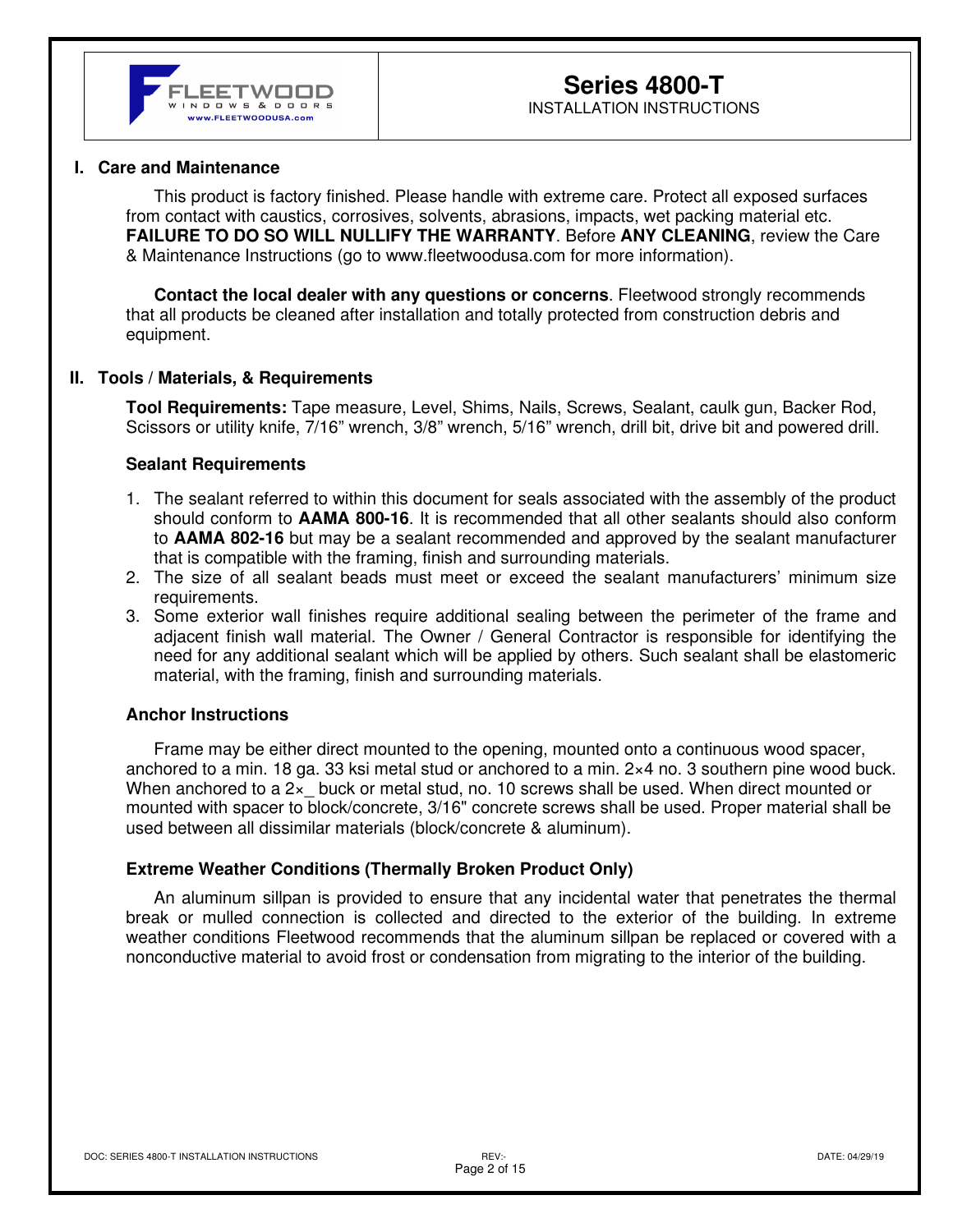

## **Series 4800-T**

INSTALLATION INSTRUCTIONS

### **III. Structure Verification & Sillpan1 Installation**

**Note:** Sillpan Substitution- If the factory provided sillpan is not desired, the product warranty will remain intact if the substitute panning system emulates the essential design of the factory pan.

#### **1. Opening Verification**

- Check the measurements of the opening and verify that the door will fit into the opening. Measure all four sides of the opening to make sure it is 1/2" larger than the doors in width and 1/2" in height.
- Remove the window(s) from the packaging and lay it in front of the opening. Check width and height dimensions.
- Verify the opening is plumb and level.

## **2. Pre-Fit and Leveling**

- Place sillpan into the opening and determine any leveling that must be done prior to installation (Figure 2).
- Shim as necessary to stabilize the entire depth and length of the sillpan. No unsupported width of more than 8" is allowed. Shim to be load bearing, non-porous, non-absorbent and inorganic.
- If more than 1/8" shim height is required, it is recommended that pouring self-leveling "Rock Hard" (or equal) to achieve level and stable surface.





 **Figure 2:**  Use level to determine if the opening is plumb and level

DOC: SERIES 4800-T INSTALLATION INSTRUCTIONS REV:- DATE: 04/29/19 Sillpan refers to a factory provided aluminum pan (or equivalent).

Page 3 of 15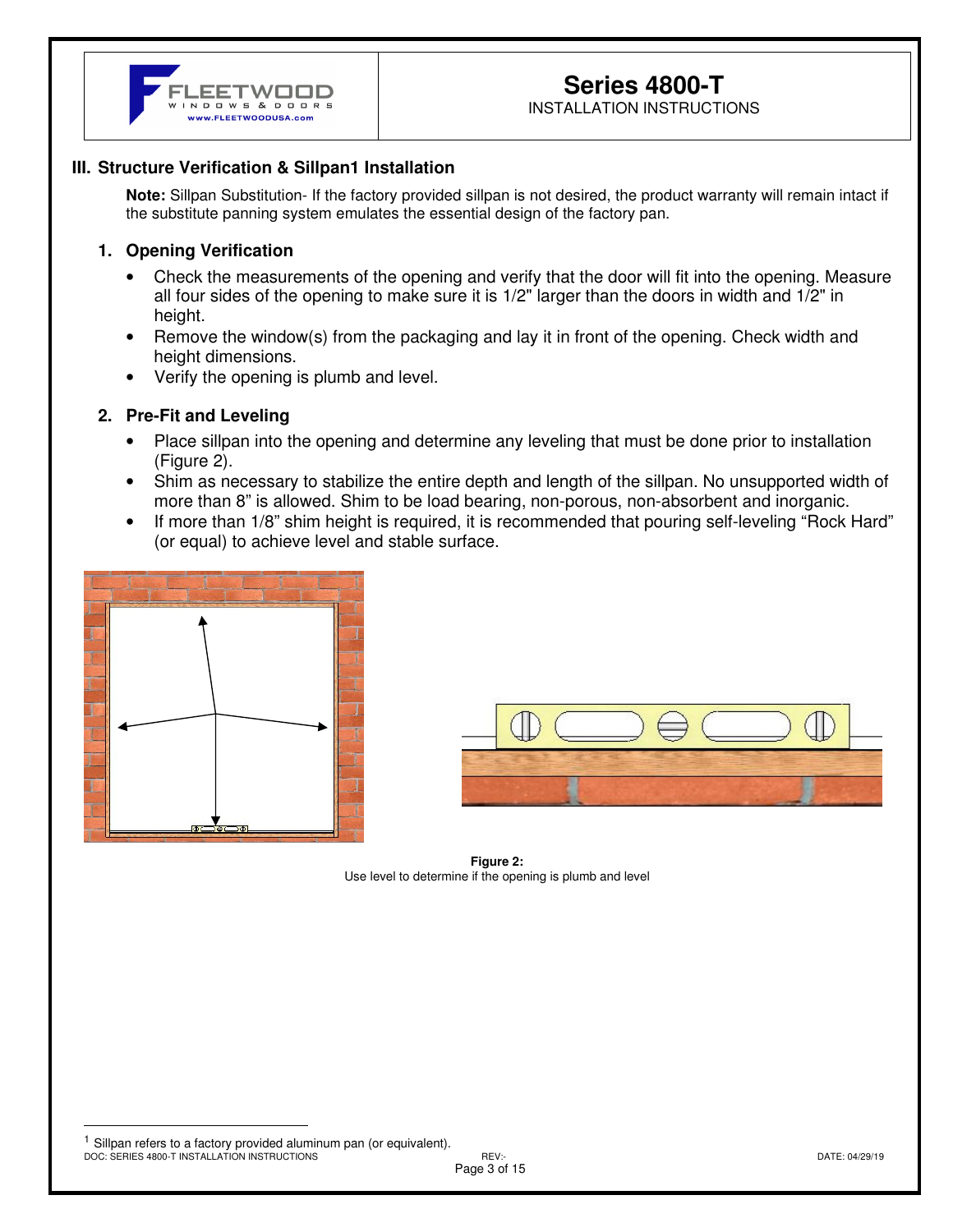

## **Series 4800-T**  INSTALLATION INSTRUCTIONS

#### **3. Sillpan Installation**

**Note:** For splicing and multiple piece Sillpans – (*See Appendix A*)

- Apply bituminous paint to raw masonry or concrete at the sill to eliminate electrolytic and chemical reactions. We recommend a PVC liner be placed to ensure separation of the metal frame with the substrate. In balcony situations flash the sill with aluminum or galvanized brake metal (Sillpan is provided).
- Apply sealant in all corners and seams of the sill pan (Figure 3).
- With bottom side of sillpan up, apply a 3/8" bead of compatible sealant 1/2" in from interior leg. Sealant bead to run across the bottom as well as up each vertical leg of the sill pan. Also apply sealant beads near the sides and across the front (Figure 4).
- Secure the sillpan to the floor with glue. Position sill pan as necessary to allow for proper installation of frame assembly (Figure 5).



**Figure 2:**  Seal corners and seams





**Figure 4:**  Seal underside of Sillpan

#### **IV. Frame Assembly (When frame is received unassembled).**

**Important Note:** Glass stops must be field cut to size after the frame is assembled. Failure to assemble the frame according to the installation instructions, nullifies warranties related to this product.

- 1. Apply a compatible sealant to the corners of the frame. Assemble the frame with screws provided (Figure 6).
- 2. Install Jambs to Head and Sill using #10 X 1" PHP (provided).
- 3. After the frame is assembled, seal inside of all four corners and above the thermal break (Figure 6) with a thin bead of self leveling compatible sealant.
- 4. Field cut glass stops to fit.

#### **Non-intersecting TDL bars**

- 1. Correct orientation for vertical TDL's is to have anchor mounting screws at 24" spacing (Figure 6).
- 2. Install each full length (vertical or horizontal) TDL bar, using #10 X 1" PHP into pre-drilled holes (Figure 6).



**Figure 6:**  Assemble Frames and Sealant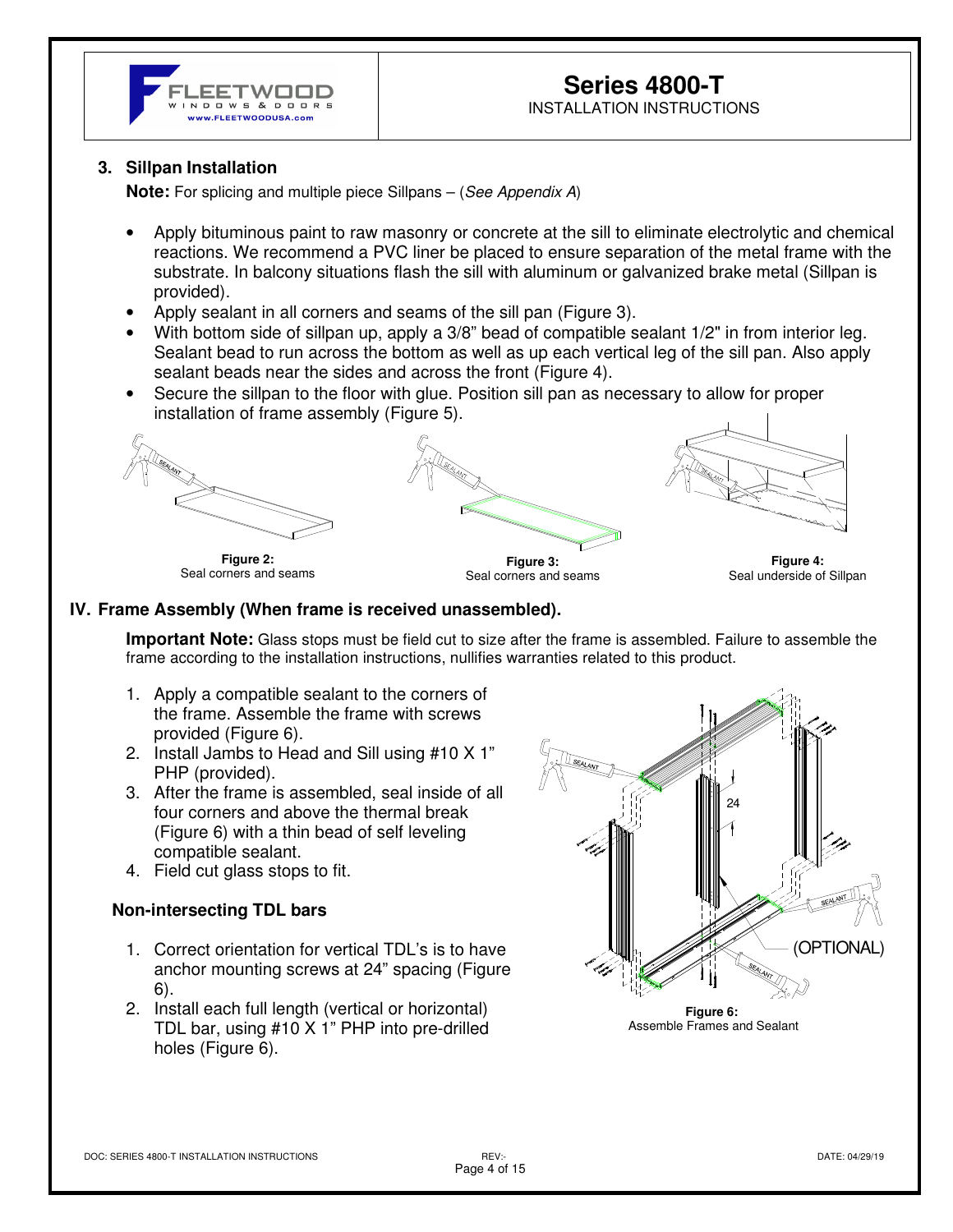

## **Series 4800-T**

INSTALLATION INSTRUCTIONS

#### **Intersecting TDL Bars, Non**-**Impact** / **not HVHZ**

**Important Note**: All bolts and nuts are provided in a plastic bag.

- 1. Intersecting TDL bars are to come with the intersecting plate attached.
- 2. If intersecting plate does not come attached, use #10 X 1" FHP screw. Use wax to reduce Torque on screw head. Reapply wax as needed while inserting screw (Figure 7).
- 3. Install each full length (vertical or horizontal) TDL bar, use #10 X 1" PHP into pre-drilled holes (Figure 8)**.**
- 4. Attach each partial length (vertical or horizontal) TDL bar to the jamb(s) use #10 X 1" PHP into predrilled holes.
- 5. To secure the partial length TDL to the full length TDL use #10-32 Hex Head Screw, 0.75" through the intersecting plate and #10-32 Thin Nylon Insert Locknut (Figure 8).
- 6. Apply a compatible sealant to the slot, screw heads, TDL ends (Figure 9).

**Note:** Do not cover weep holes on TDL with sealant.

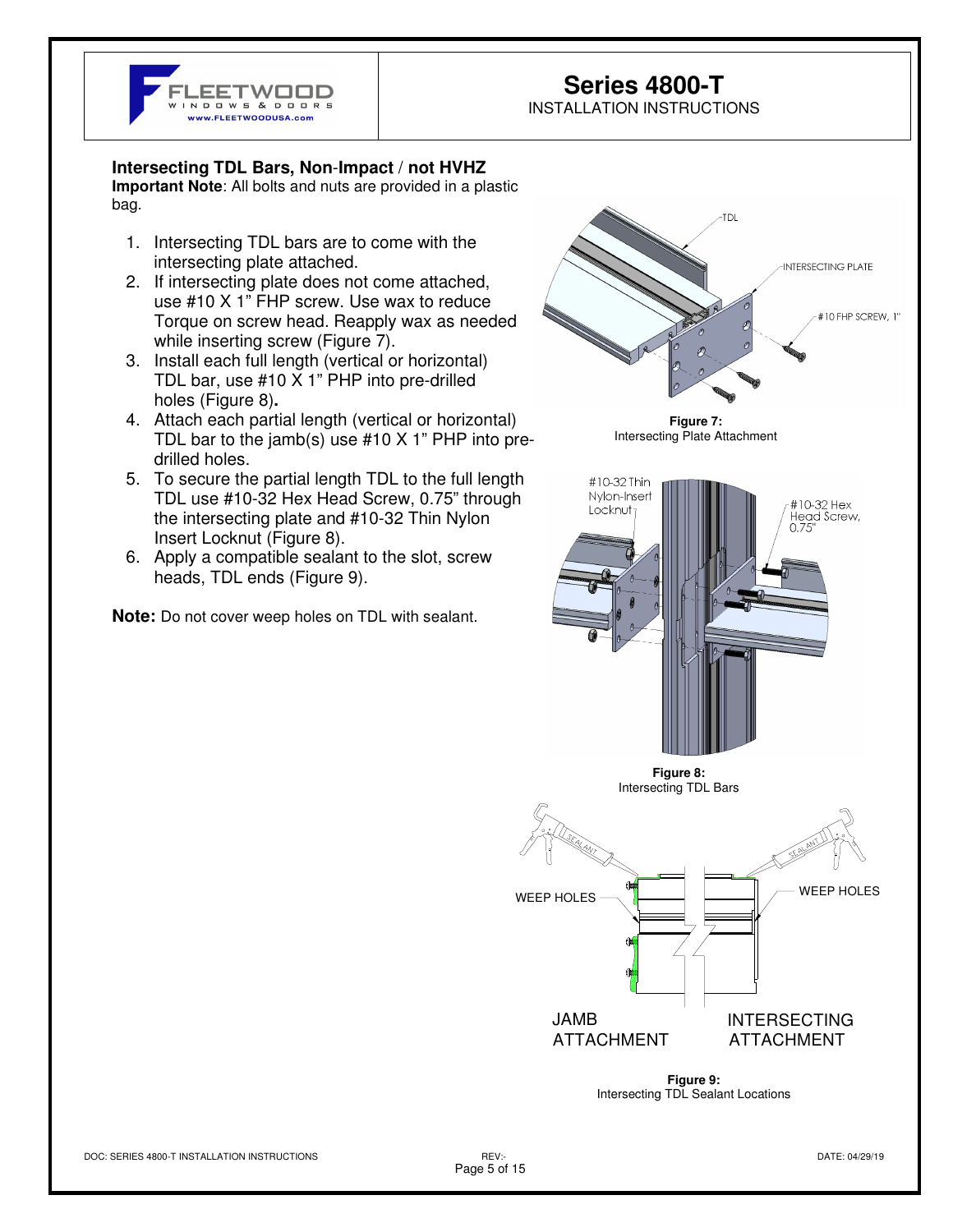

### **Series 4800-T**  INSTALLATION INSTRUCTIONS

#### **V. Frame Installation**

#### **Nail-fin Frames**

- 1. Prepare the opening to accept the frame ensuring that the weep-screed or diado flashing at the sill is adjusted to maintain a weatherboard style flashing.
- 2. Seal frame and vent joints completely with compatible sealant.
- 3. Apply a heavy bead of sealant to the interior side of the mounting flange (nail-on) where the frame jamb and sill join. Sealant must cover the entire joint (from the flange to the inside leg) and extend 1 1/2" up the jamb and along the sill (Figure 10).

**Note:** Inside glazed products-see inside glazed product procedure for frame orientation, page11.

4. Insert the frame into the opening and set the sill in a full bed of sealant (Figure 11). Cross-measure and adjust as necessary to achieve a plumb square and level condition, as well as an even reveal around the framed opening. Shim with non-porous, non-absorbent, inorganic shims where needed. Seal all fastener heads with compatible sealant. (Only drill holes through Sill as required for design load)



**Figure 10:**  Nail-fin sealant location

- 5. Anchor Location and Sealant. Frame installation anchors furnished by installer, not by Fleetwood. Stainless steel screws are recommended. (See Installation Instructions-Anchor Schedule). Fleetwood recommends countersink for all frame anchors.
- 6. The installer is responsible for the integrity of all framing joints after installation and must therefore water test all joints to guarantee a completely sealed product. Apply joint sealer and/or sealant necessary to ensure watertight joints. Retest as necessary.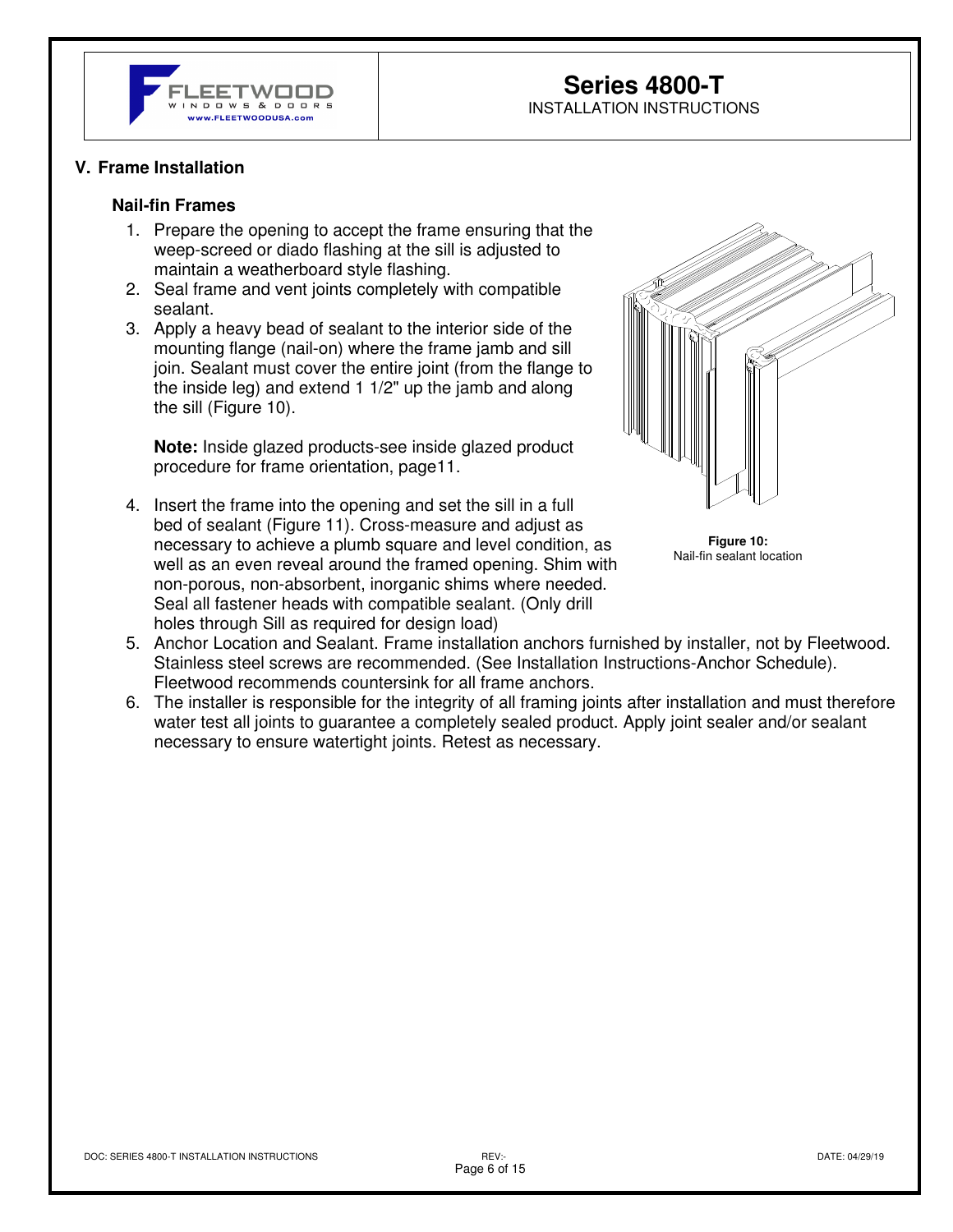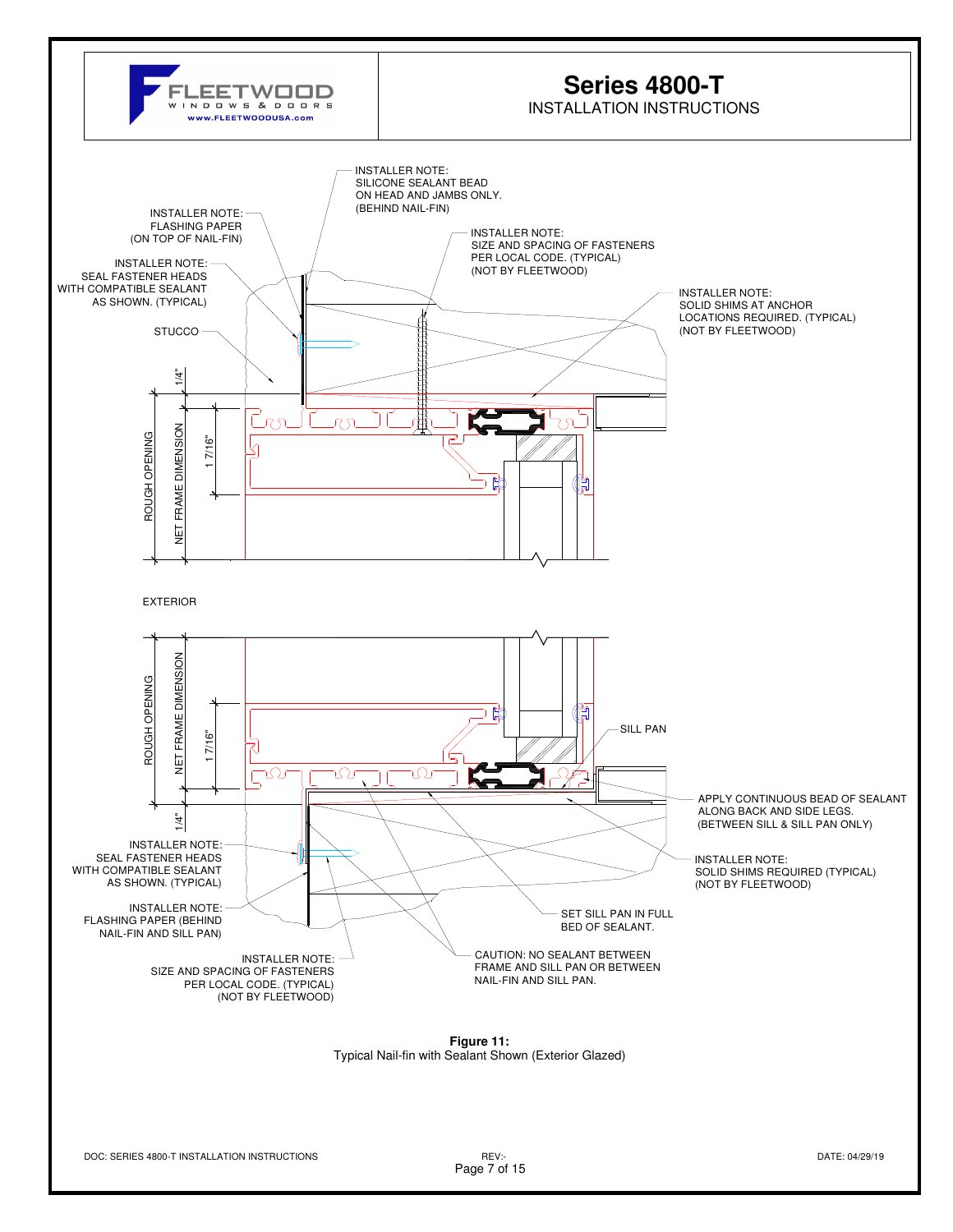

## **Series 4800-T**  INSTALLATION INSTRUCTIONS

#### **Block Frames**

- 1. Prepare the opening to accept the frame ensuring that the weep-screed or diado flashing at the sill is adjusted to maintain a weatherboard style flashing.
- 2. Seal frame and vent joints completely with compatible sealant. Apply a heavy bead of sealant to the interior side of the mounting flange (nail-on) where the frame jamb and sill join. Sealant must cover the entire joint (from the flange to the inside leg) and extend 1 1/2" up the jamb and along the sill (Figure 11).

**Note:** Inside glazed products-see inside glazed product procedure for frame orientation, page 11.

3. Insert the frame into the opening and set the sill in a full bed of sealant (Figure 12). Cross-measure and adjust as necessary to achieve a plumb square and level condition, as well as an even reveal around the framed opening. Shim with non-porous, non-absorbent, inorganic shims where needed. Seal all fastener heads with compatible sealant. Only drill holes through Sill as required for design load.



**Figure 11:**  Block frame sealant location

- 4. Anchor Location and Sealant. Frame installation anchors furnished by installer, not by Fleetwood. Stainless steel screws are recommended. (See Installation Instructions-Anchor Schedule). Fleetwood recommends countersink for all frame anchors.
- 5. The installer is responsible for the integrity of all framing joints after installation and must therefore water test all joints to guarantee a completely sealed product. Apply joint sealer and/or sealant necessary to ensure watertight joints. Retest as necessary.
- 6. To complete the installation, apply backer rod and a complete bed of sealant to the entire exterior and interior joint between the frame and the building structure. Tool the sealant to eliminate bubbles, voids and/or breaks and ensure a completely watertight seal. (See Anchor Location Drawing, Figure 15).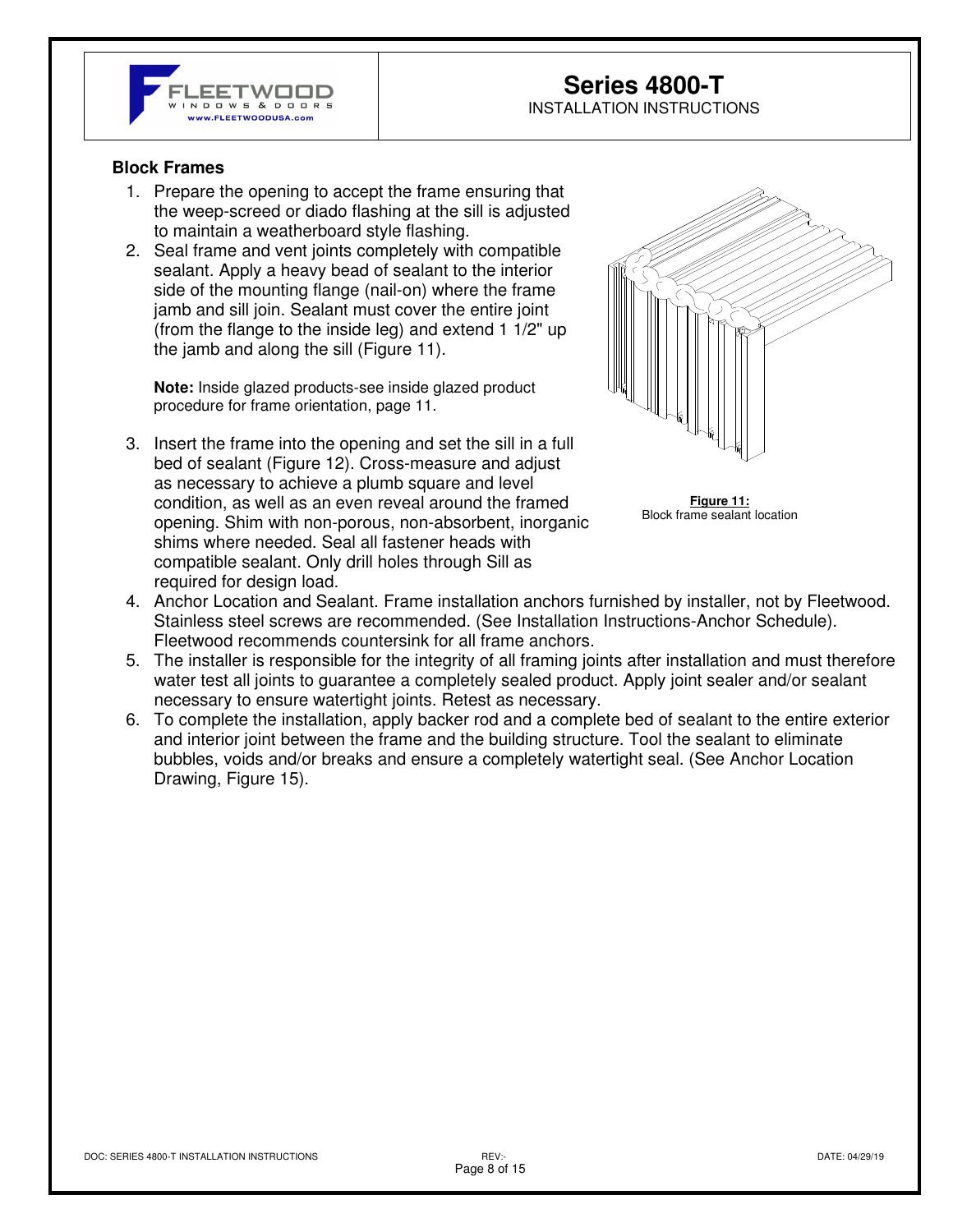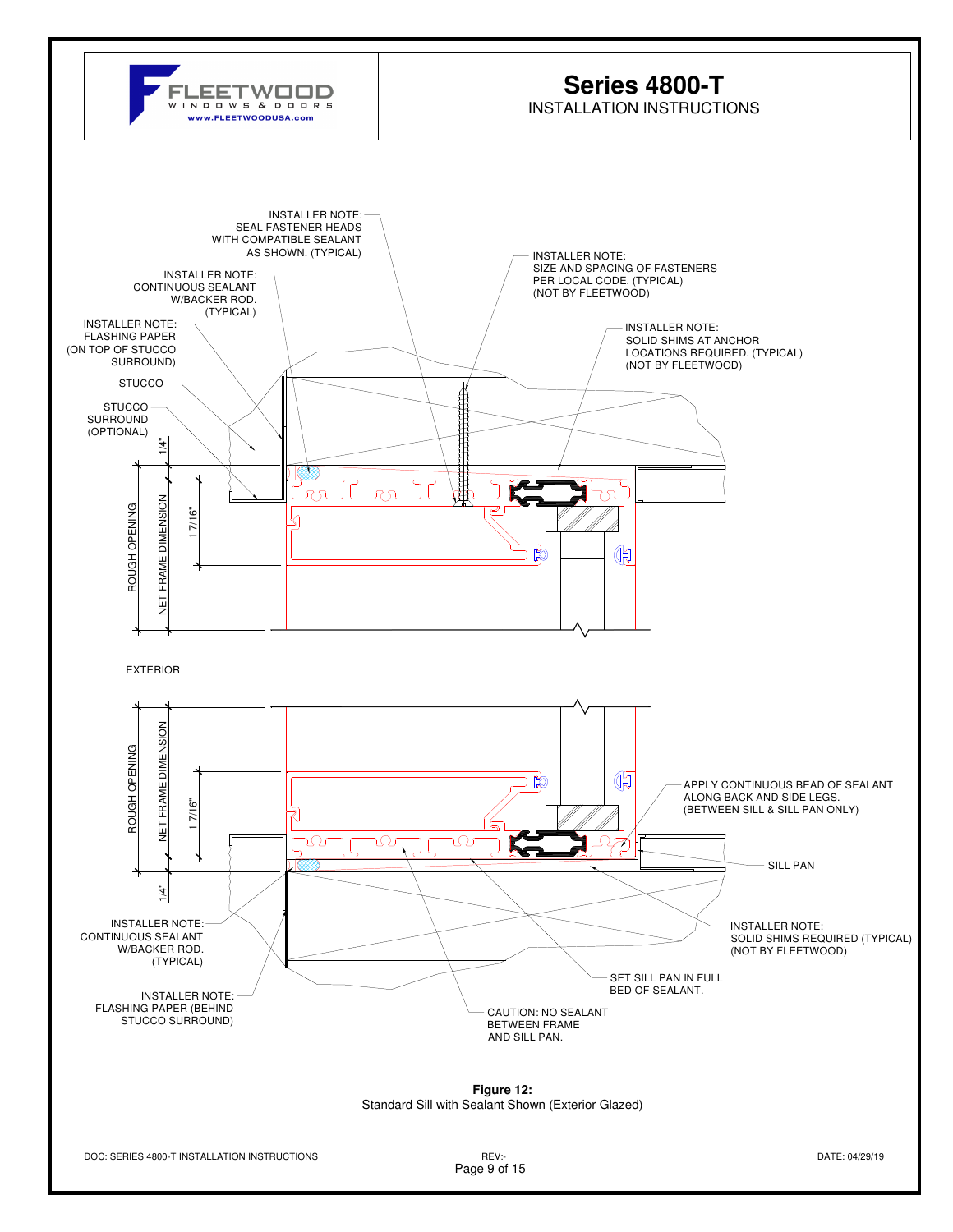

## **Series 4800-T**  INSTALLATION INSTRUCTIONS

### **VI. Flashing after Installation**

The flashing paper referred to in this document is Moistop or other code compliant flashing material that conforms to **Federal Specification UU-B-790a, Type 1, Grade A, Style 4**. The strips of flashing paper are to be no less than 9 inches wide (or wider as required by local codes). Flashing paper must be applied with galvanized nails or corrosion resistant staples. Flashing paper shall be applied in a weatherboard fashion around the full perimeter of the framed opening.

- 1. Once satisfied that the frame is water tight, and immediately prior to application of the flashing paper at the head and jambs, apply a continuous bead of sealant to the exposed mounting flange (nail-fin) at the top (head) and sides (jambs) of the installed frame. Also, apply sealant at corners of the frame, the full length of the seams where the nail fin flashing is mounted.
- 2. At each jamb, embed the flashing paper into the sealant onto mounting flange and fasten into place. The flashing paper should be cut sufficiently long enough to extend at least 3 inches past the weep-screed or diado flashing and at least 6 inches above the head of the window (Figure 13).
- 3. Finally, at the head, embed the flashing into the sealant on the mounting flange and fasten into place. The flashing paper should be cut sufficiently long enough to extend past the flashing paper at each jamb by at least 3 inches (Figure 14).
- 4. Weather resistant building paper should be applied in a weatherboard fashion to complete the installation (Figure 15).

**Note:** Where weather resistant building paper, insulating board, or other materials by other trades may constitute the primary weather barrier behind the exterior wall finish (i.e., stucco, masonry, siding, etc.), the owner / General Contractor are responsible to ensure that the weather barrier is continuous by effectively sealing the material to the window.







**Figure 14:**  Head Flashing



**Figure 15:**  Building Flashing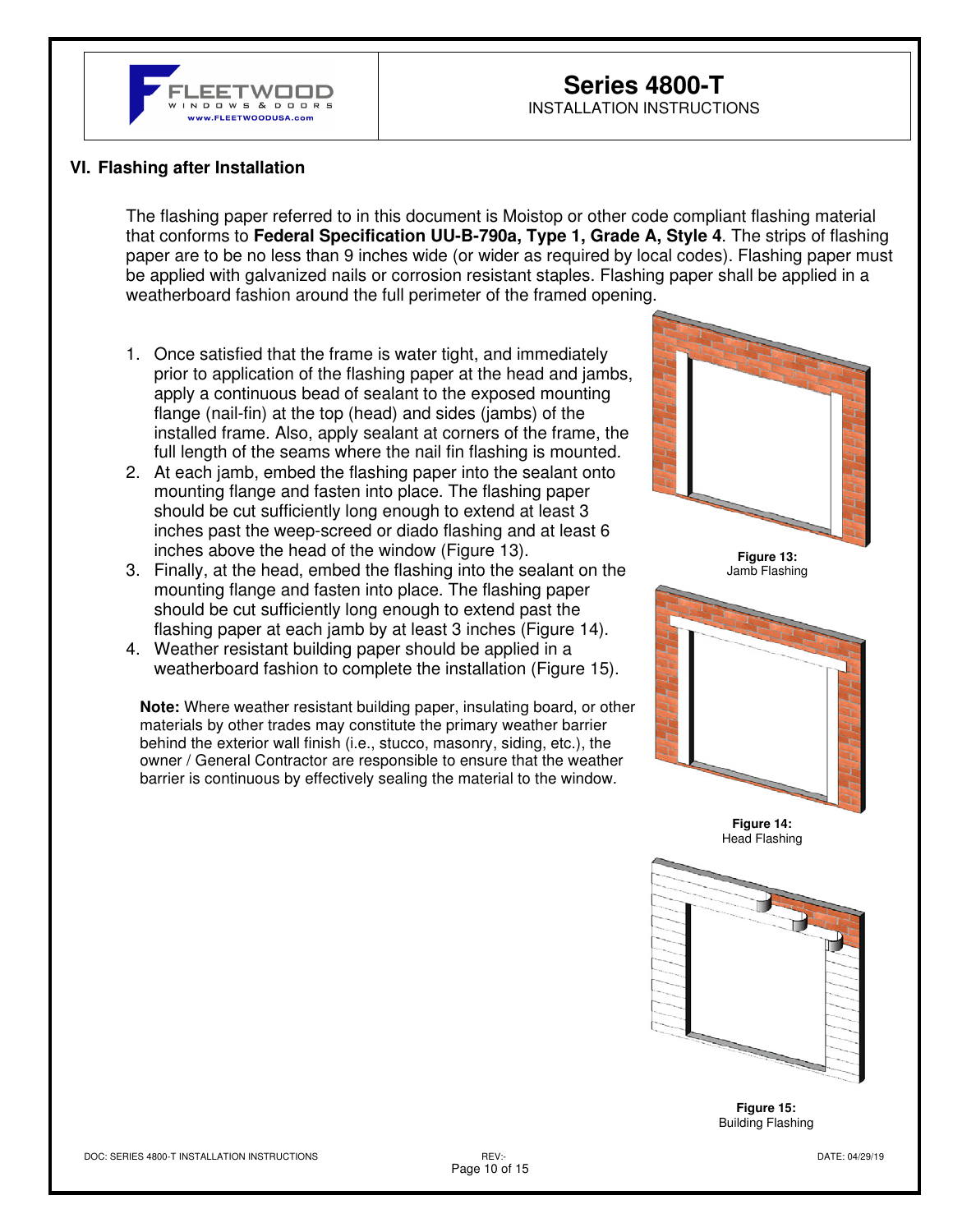

## **Series 4800-T**

INSTALLATION INSTRUCTIONS

## **VII. Glazing Instructions per Glass (block frame shown).**

**Note:** Glass stops must be removed before continuing. If sent KD glass stops and anchor must be cut to size.

## **Dry Glazing Procedure**

- 1. Each setting block is to be 7/16" in height. This can be achieved by combining the provided setting blocks.
- 2. Insert setting blocks at 1/4 points along the head, sill, and jamb (Figure 16).
- 3. All four corners must be sealed 1/2" x 1/2" x 4" (Figure 17) then set glass into opening.
- 4. Finish assembly by inserting the two horizontal glass stops then install the two vertical glass stops.

#### **Anchor Attachment**

- 1. Each setting block is to be 7/16" in height. This can be achieved by combining the provided setting blocks.
- 2. Remove all Hex Screws, washers, nuts, and anchors from assembly and set aside for glazing.
- 3. Insert the setting blocks into the frame at the 1/4 points (Figure 16).
- 4. Using a glass lifter or suction cups carefully place the glass into the frame.
- 5. Place the anchor onto the TDL and secure using the 1/4-20 x 0.75" Hex Head Screws and washer provided. Tighten the screws down until the 1/4-20 x 1.625" Hex Head Screws can be placed into the holes located on the sides of the anchor (Figure 18).
- 6. Secure the 1/4-20 x 1.625" Hex Head Screws with a 1/4-20 Nylon-Insert Locknut.
- 7. Finish assembly by snapping in anchor cover and glass stops. Standard convention for Fleetwood glass stop products is to place the horizontal pieces first then vertical.

## **Alternate Glazing Procedure**

**Note:** Applies to inside glazed or outside glazed products, where additional water sealant is required.

- 1. Before glazing, apply a continuous bead of sealant to the fixed leg of the frame (Figure 19).
- 2. After glazing, apply a continuous bead of sealant to the fixed frame leg and glass (Figure 20).



**Figure 19:**  Before Glazing Locations

**Figure 20:**  After Glazing Locations





**Figure 18:**  Before Glazing Locations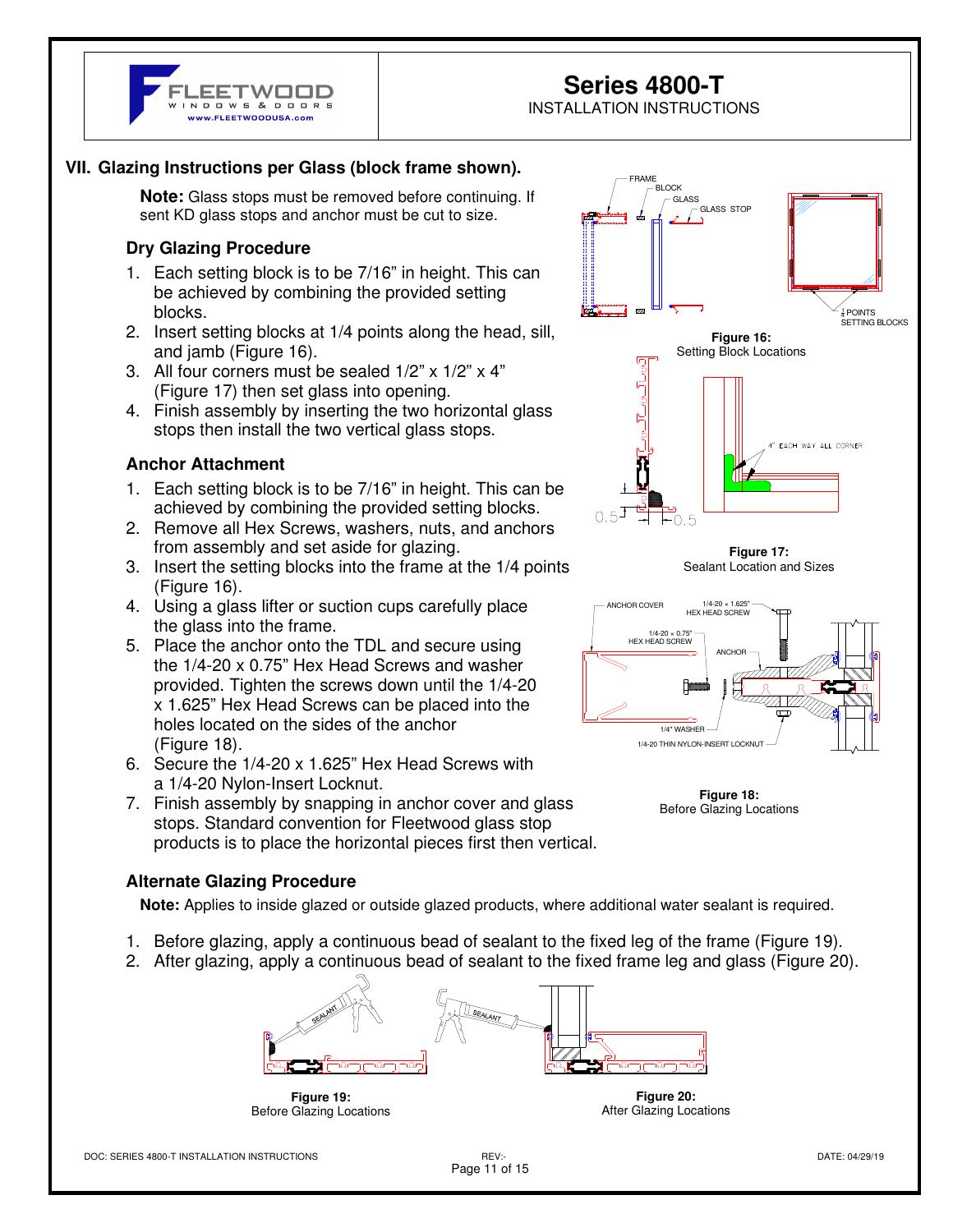

## **Appendix A: Joining Sillpans**

÷,

Follow the instructions below for joining multiple piece Sillpans. Multiple piece Sillpans are required on products with net frame widths greater than 14 feet (168 inches) and corner units.

1. Install Sillpans per product installation instructions.

**Caution:** Apply a compatible sealant to the underside of the sillpan at the seam joint.

2. Cut a piece of adhesive backed waterproof material to fit the joint as specified in drawing below, A= 3/8". Caution: Select waterproofing material that is compatible for your application. Waterproofing material must have an adhesive backing and be capable of withstanding the temperature ranges for your region.



**Figure A1:**  Showing multiple piece sill pans joining

- 3. Remove excess sealant at joint on top of the sillpan that may have migrated in during installation.
- 4. Remove the adhesive backing from the waterproof material and apply to the sillpan. Waterproof material shall contain a fold on the interior water leg and attach to the sillpan as shown.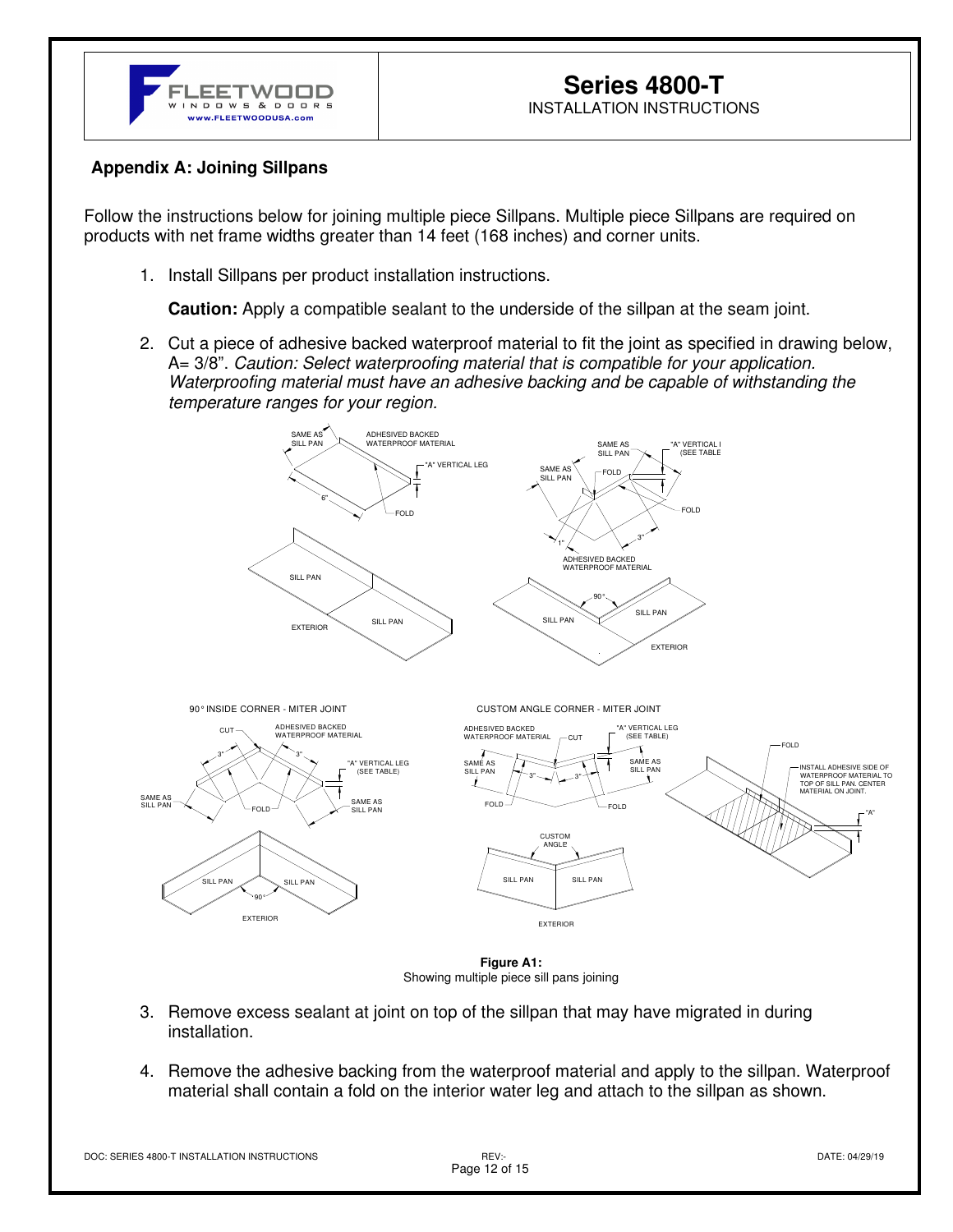

## **Series 4800-T**

INSTALLATION INSTRUCTIONS

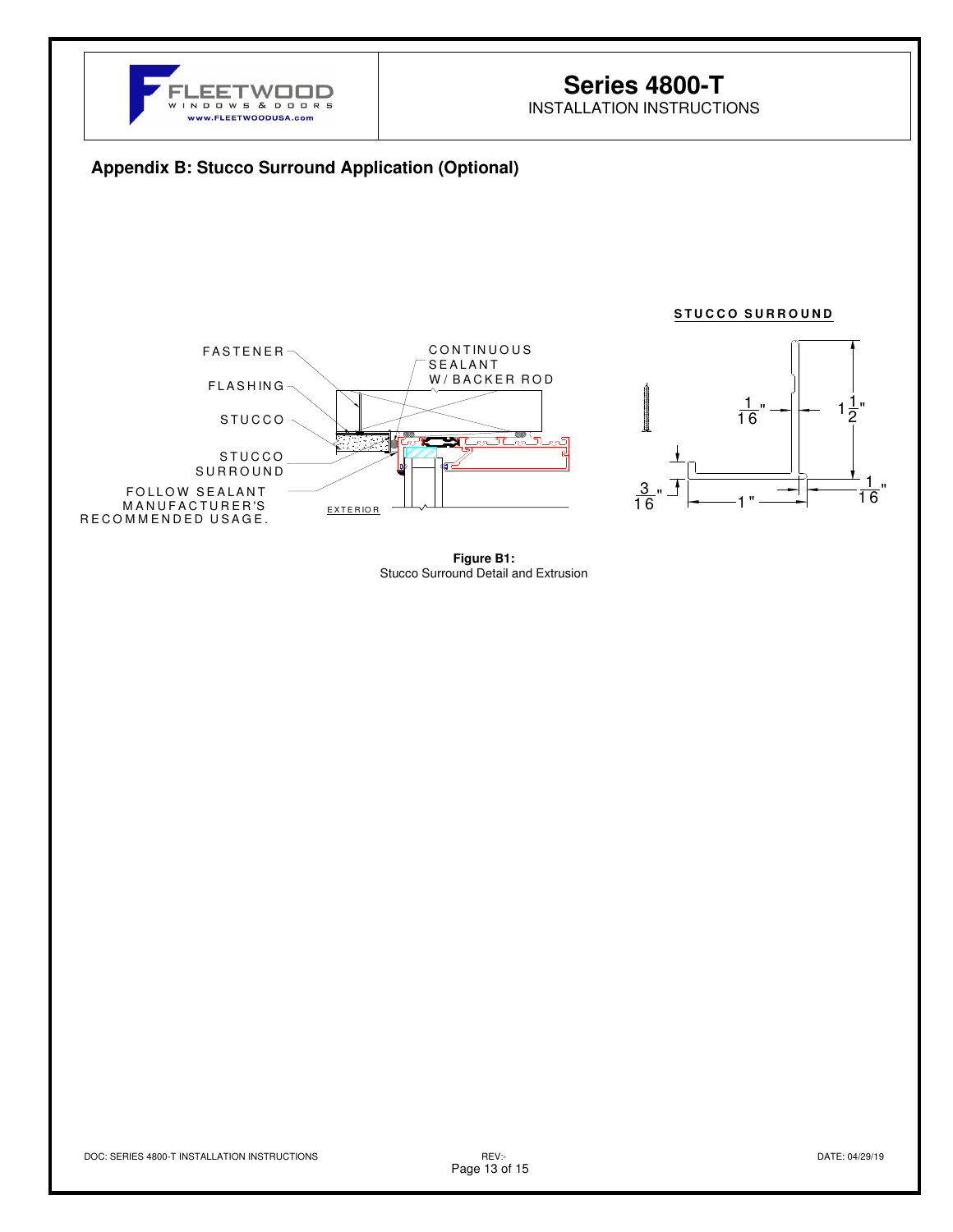

# **Series 4800-T**

INSTALLATION INSTRUCTIONS

## **Appendix C: Glazing Anchor Cover Removal**

- 1. Remove frame glass stops adjacent to desired glazing anchor.
- 2. Locate the removal slots at the ends of the Glazing Anchor Cover (Figure C1).
- 3. Insert a flat head screw driver into the slots on both sides of the Glazing Anchor until the heads of the screwdriver are firmly on top of the anchor underneath.
- 4. Apply even pressure on both screwdrivers by pulling away from the glazing until the end of the anchor comes loose.
- 5. Work loose along the length of the extrusion.
- 6. Repeat steps 1-4 on the opposite end of the anchor cover as necessary.

## **Intersecting TDL's**

- 1. Repeat steps 1-6 along full length Glazing Anchor Cover.
- 2. After removing the full length cover, insert a pry bar between Glazing Anchor and Glazing Anchor Cover to gently remove.



Glazing Anchor Cover Removal